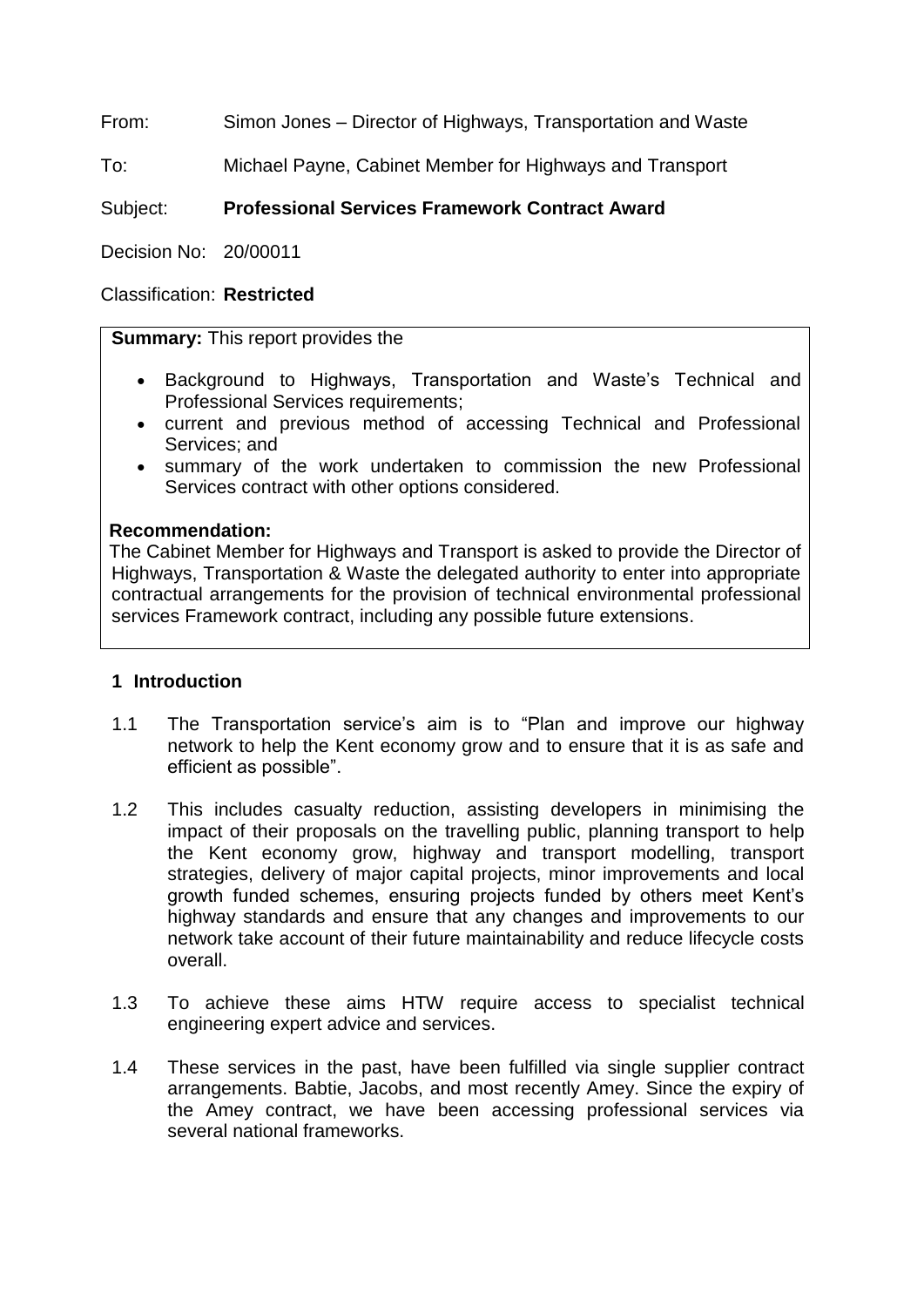- 1.5 A commissioning project explored the options to deliver the most appropriate professional services requirements to enable the fulfilment our statutory obligations.
- 1.6 The aim of this commissioning project was to create a flexible, resilient mechanism to be able to seamlessly procure multidisciplinary technical expertise to guarantee the achievement of our strategic objectives.
- 1.7 The Professional Services are managed by the Transportation team who are responsible for Planned highway network improvements to help the Kent economy grow and to ensure that it is as safe and efficient as possible. Over the five-year life of the previous Amey TESC contract, a total of £23m worth of services were commissioned:



- 1.8 As an intelligent client within Highway, Transportation and Waste (HTW), Transportation is responsible for managing a range of different service requirements to deliver an effective Highway Services for the public.
- 1.9 The range of services required can be categorised under the following main headings:
	- Highways and Engineering e.g.:
		- o Highways design and supervision
		- o Road Safety Auditing
		- o Construction Design and Management CDM
	- Planning and Environment
		- o Transport feasibility studies
		- o Transport Option Evaluation & Appraisal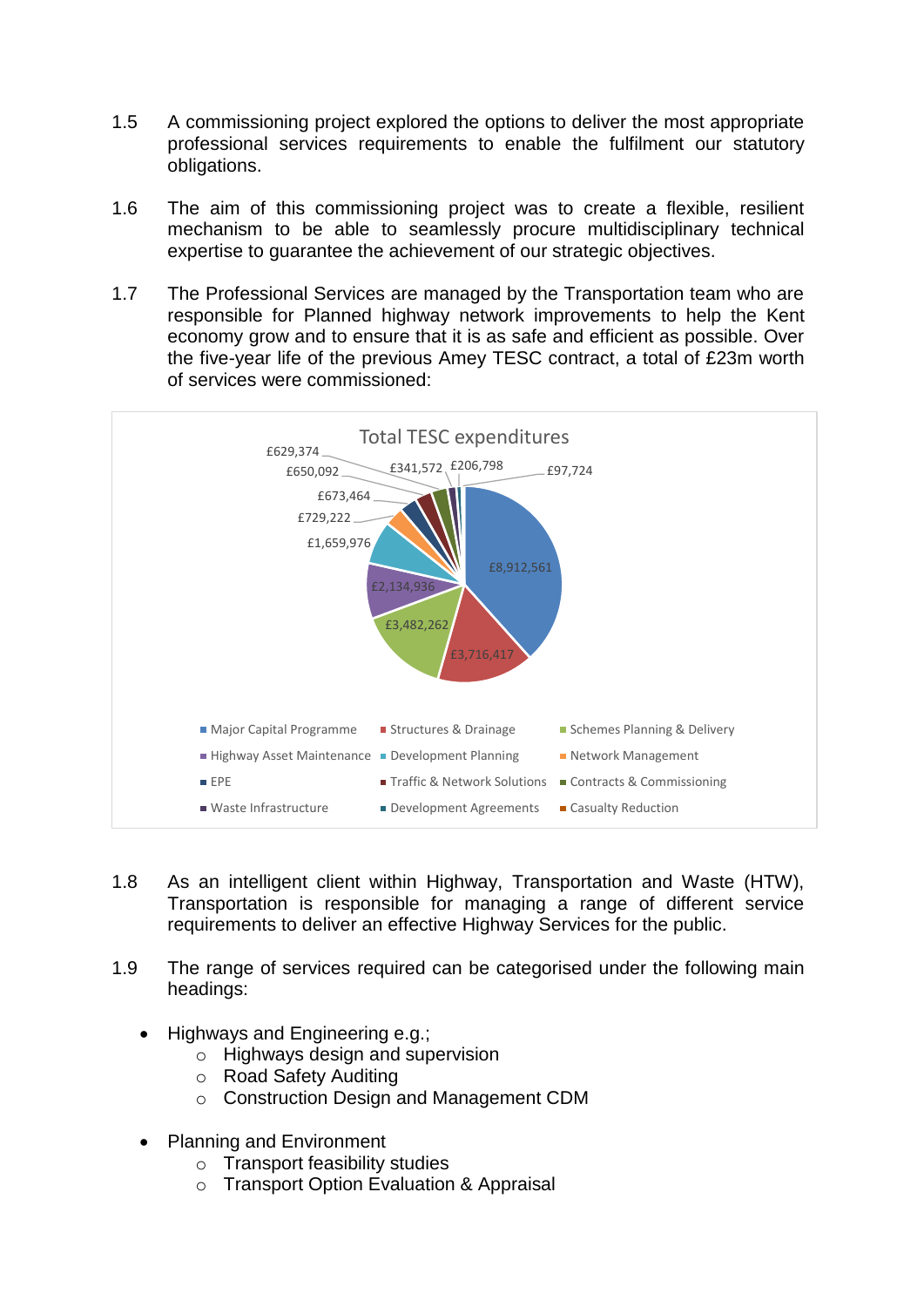- o Accident analysis and specialist road safety engineering
- Surveys and Investigations
	- o Traffic & Transport Data Collection
	- o Ground Penetrating Radar Surveys
- Commercial Services
	- o Commercial QS
	- o Contract Preparation and Measurement / Software development
- 1.10 A conclusion was reached that a new delivery model is required as the previous methods of contracting these services via a single supply arrangement is not appropriate.
	- Market engagement has shown that this option is not attractive to suppliers despite the volume of work associated with these services.
	- This option removes any ongoing competitive tension and is more likely to lead to supplier complacency
- 1.11 As presented to ETCC on 15 July 2017, the **Technical & Environmental Services Contract (TESC)** were delivered by Amey Consulting; this expired on the 31st March 2018. At the meeting it was agreed that this TESC contract should not be extended and the service requirements should be sought through Local Government OJEU compliant frameworks. Allowing time to fully evaluate the options available to the Authority to ensure continuity of service.
- 1.12 Delegated authority was given to the Highways Transportation and Waste Director to enter into appropriate contractual arrangements for the provision of professional, technical and environmental services, this was formally ratified through the Cabinet Members Decision 17/00048.
- 1.13 During the commissioning project undertaken in 2018/19, significant officer time was dedicated to reviewing the specifications and delivery model for these services.

### **2 Delivery models**

- 2.1 An evaluation of the possible options was presented to the Strategic Commissioning Board, they were:
	- Option 1 Procure a professional services framework with multiple suppliers (optimum number of four suppliers).
	- Option 2 Procure a similar large-scale contract with a single provider
- 2.2 HTW were asked to develop Option 1 with KCC Strategic and Corporate Services working together to develop the strategy and procurement details.
- 2.3.1 Option 1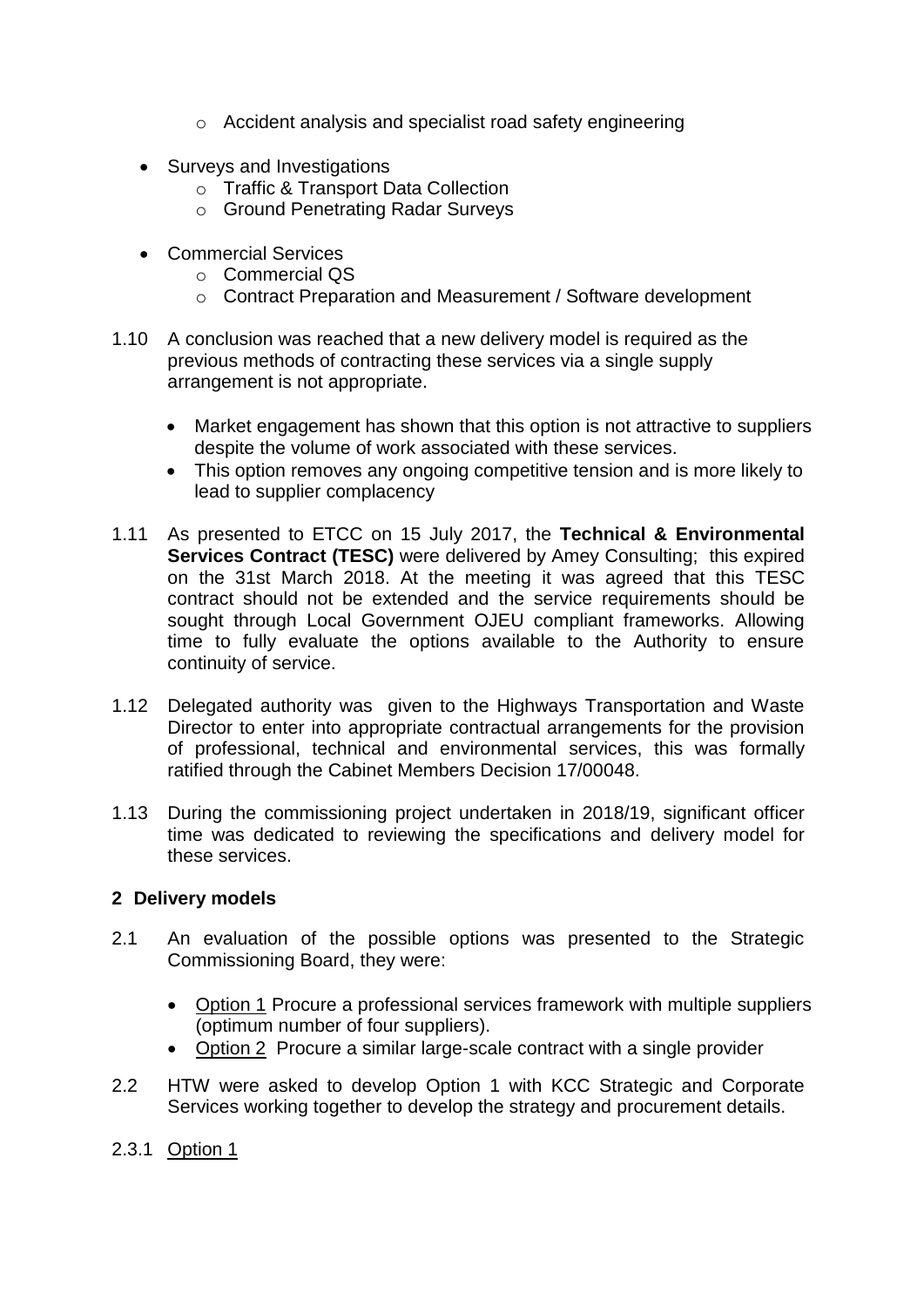Procure a professional services framework with multiple suppliers (optimum number of four suppliers).

- This would appoint up to four suppliers to a framework with no workload guarantee.
- Through market engagement, suppliers said that this is their preferred approach .
- It has been indicated by suppliers that they are willing to integrate and develop their supply chains with Kent's existing specialist SMEs with a view to establishing their own presence in the County.
- To commission works by direct award for lower value projects and run mini competitions for higher value projects.
- To generate competitive tension and deliver best value

### 2.3.2 Option 2

Procure a similar large-scale contract with a single provider.

- This would award a single Highways consultant to a contract as previously used.
- Market engagement has shown that this option is not as attractive to suppliers despite the volume of work associated with these services.
- This option removes any competitive tension and is more likely to lead to supplier complacency
- 2.4 Continued use of the existing national frameworks has been ruled out as:
	- KCC has had no commercial input to their terms and conditions or their approach.
	- Value for money is not guaranteed.
	- The processes are cumbersome, time consuming and inconsistent with each other.
	- KCC has no formal means to address poor performance.
	- There are too many suppliers on these frameworks (the market indicates it is too much competition).
	- There is no incentive to build long-term professional relationships with KCC.
- 2.5 Option 1, procuring a multidisciplinary framework with four suppliers was preferred as it:
	- Generates ongoing competitive tension to deliver best value, any more dilutes competition and enthusiasm to engage / compete for works.
	- Creates resilience of work completion, we can manage failures and workloads by falling back to the other suppliers if necessary.
	- Fewer consultants enables the formation of stronger working relationships
	- Increased likelihood of Suppliers investing locally due to the potential larger proportion of work won. 1 in 4

## **3 Key Personnel (TUPE Transfer Risk)**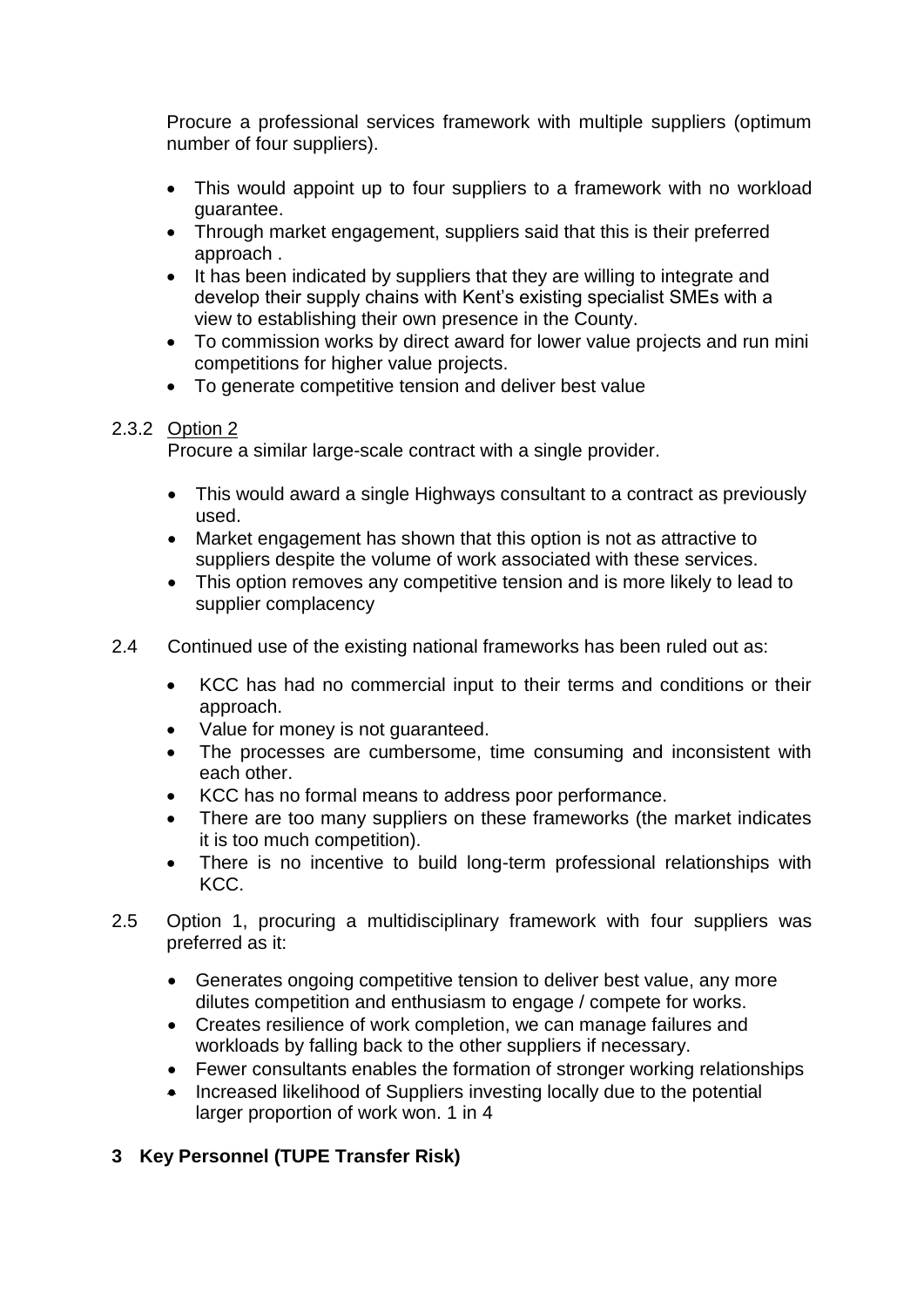- 3.1 There is a very low and manageable likelihood of TUPE transfer, currently a Professional Services contract entity does not exist to be transferred from. There are therefore no staff employed that solely furnish the requirements for the County Council.
- 3.2 There may be an element of the services within the Highways Term Maintenance Contract that maybe transferred to this contract. This will be confirmed at a later date
- 3.3 All suppliers have been made aware of this potential and a payment mechanism to account for this transfer is included in the tendered contract.

### **4 Financial Implications**

- 4.1 Historic data from the previous Amey contract identified that HTW spent on average £4m per annum on Professional Services.
- 4.2 Through its five-year life, a total of £23m worth of services in 650 work orders were put through the previous contract and was spent across the teams in the following proportions.

| <b>Team</b>                            | <b>Total Spend</b> | % of overall spend |
|----------------------------------------|--------------------|--------------------|
| Major Capital Programme                | £8,912,561         | 38.36%             |
| Structures & Drainage                  | £3,716,417         | 16.00%             |
| <b>Schemes Planning &amp; Delivery</b> | £3,482,262         | 14.99%             |
| Highway Asset Maintenance              | £2,134,936         | 9.19%              |
| Development Planning                   | £1,659,976         | 7.14%              |
| Network Management                     | £729,222           | 3.14%              |
| <b>EPE</b>                             | £673,464           | 2.90%              |
| <b>Traffic &amp; Network Solutions</b> | £650,092           | 2.80%              |
| Contracts & Commissioning              | £629,374           | 2.71%              |
| Waste Infrastructure                   | £341,572           | 1.47%              |
| Development Agreements                 | £206,798           | 0.89%              |
| Casualty Reduction                     | £97,724            | 0.42%              |

- 4.3 The majority of spending through this contract is Capital funding on Major Projects, which are delivered by the Transportation Service Unit
- 4.4 Funding is principally gained from central government funding bids including: National Productivity Investment Fund, Housing Infrastructure Fund, South East Local Partnership Local Growth Fund, Growth and Housing Fund or Section 106 contributions.
- 4.5 The impact on the council's Revenue budget is contained within the staff time involved in commissioning the services and projects themselves. This is part of the day to day work of any professional client.

## **5 Strategic Commissioning Board (SCB)**

5.1 A Professional Services Framework Contract Paper was presented to SCB on the 31<sup>st</sup> January 2019.